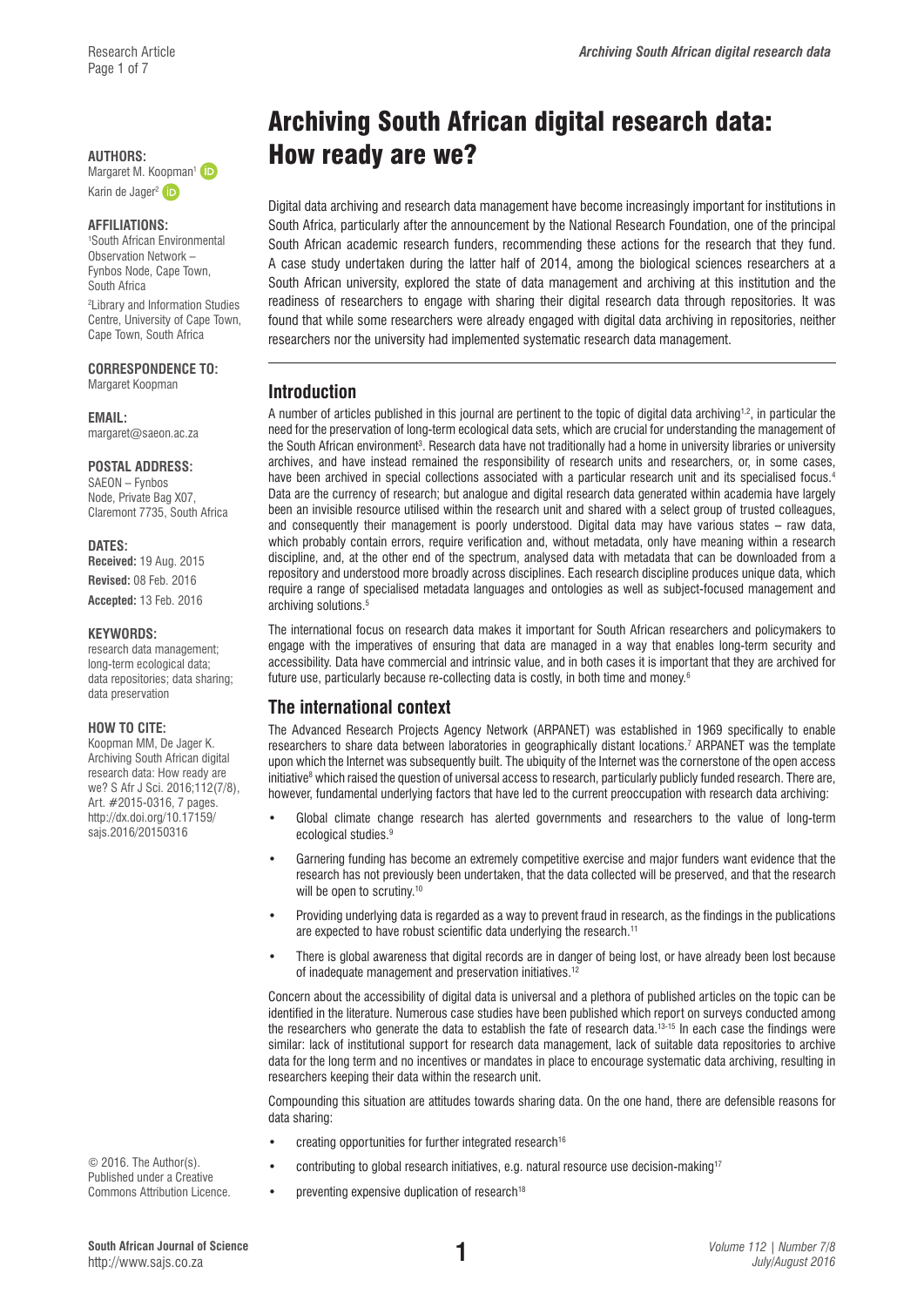- verifying research findings<sup>19</sup>
- sharing data to make research more efficient<sup>20</sup> and to ensure continuation of research
- $\bullet$  making research transparent<sup>21</sup>
- improving researchers' international profiles<sup>22</sup>

On the other hand, there are the cautious and often negative attitudes of the researchers who produce the data and who are slow to archive or make their data available.<sup>23</sup> Ecological researchers do not have a tradition of sharing research data, other than with trusted colleagues and collaborators. In his interview for a Data Matters blog from *Scientific Data*, Gavin Simpson, a Canadian environmental scientist, succinctly presented the point of view of ecologists: 'If you've toiled in the field for years to collect data then you're not going to be very easily convinced to make the data available. It's not part of our culture'.24 It would appear that the only way to resolve the concerns around archiving and sharing research data in a formal repository is to make data archiving mandatory, to formalise data management and to ensure that data generators benefit from sharing their data. Digital Object Identifiers (DOIs) for data enable data users to acknowledge data generators in the same way that the authors of articles and books are acknowledged. Ensuring that data are available for long-term reuse, and that they can be acknowledged through DOIs will enable data generators to use data citations, in addition to article citations, when preparing funding proposals for further research.

A number of mainstream academic journals have made data archiving mandatory – *American Naturalist*, *Molecular Ecology*, *Nature*, the Public Library of Science (PLoS) journals, Royal Society of London journals and *Science*, to name a few in the field of ecology. Funder mandates are seen as the most reliable method for making data management and archiving a part of the research data life cycle<sup>25</sup> – the process whereby a researcher plans and documents the various steps in data creation, processing, and analysing as part of the research design. A data management plan includes the preservation of the data and a process whereby data can be shared and reused along with the detailed data description, or metadata, that must be archived with the data. A recent editorial in *Nature*26 pertinent to open access publishing reveals that the Research Council UK, with oversight of seven public funders in the UK, has found that mandatory open access publishing continues to be problematic, with considerably less than 100% compliance. It is not surprising that archiving research data to make them openly accessible is in a far less developed state.

International initiatives that stand out in their response to digital data archiving initiatives include:

- The Digital Curation Centre (DCC) at Edinburgh University, established in 2004<sup>27</sup>
- The Data Archiving and Networked Services (DANS) in the Netherlands, established in 2004/200528
- The Long-Term Ecological Research Network of the National Science Foundation in the USA, established in 198229
- GenBank, the genetic sequence database provided by the US National Center for Biotechnology Information, established in 1982<sup>30</sup>

Numerous international solutions can be used by researchers to archive their data and by policymakers and institutional managers as examples of best practice for a range of research disciplines.31 The growth in digital data repositories has resulted in the establishment of an international, peer-reviewed process – 'The Data Seal of Approval' – initiated at DANS, which enables institutions to evaluate the reliability of their repository.<sup>32</sup> A repository carrying the Data Seal of Approval is immediately recognisable to researchers and policymakers as a reliable source of data and a reliable site on which to deposit data.

# **The South African context**

Several initiatives for archiving ecological data have been in operation in South Africa, such as the Southern African Data Centre for Oceanography (SADCO) that has been in existence since the 1960s; AfrOBIS, the African component of the international Ocean Biogeographic Information System (OBIS) that was set up in 1997 as a project of the International Oceanographic Commission; and the South African Bird Ringing Unit (SAFRING) which has been contributing to knowledge about bird migration since 1948. The main digital data archiving platform focusing on environmental data is that of the South African Environmental Observation Network (SAEON), established in 2002.

A survey was undertaken to investigate the state of data management and archiving within the Department of Biological Sciences at the University of Cape Town (UCT) and the readiness of researchers to engage with sharing their digital research data in repositories. It will be seen from the results of the survey reported below that these repositories are among those utilised by the academic researchers who were surveyed.

#### *Survey of data archiving expertise and initiatives*

Researchers from the Department of Biological Sciences at UCT participated in an online multiple-choice survey, designed to be both interrogative and informative, about their data management and archiving initiatives. The survey was a variation of the computerised self-administered questionnaire $33 -$ an anonymous web-based survey in which the respondents linked to an identified site and completed the questionnaire online without assistance. The survey was designed using Google Forms and consisted of 32 multiple-choice questions. The research was undertaken after ethical clearance from UCT (reference number UCTLIS201408-01).

Face-to-face interviews were conducted with a small group of research technicians and emeritus/retired researchers using the questions from the self-administered survey.

Out of an estimated target population of 318, a total of 163 researchers completed the survey. The survey was conducted over a 5-week period with weekly email reminders sent out to the target population.

To enable an understanding of the Department's researchers' data management issues and activities, the questions were divided into different categories:

- researcher characteristics
- researcher funding streams
- publishing characteristics
- data characteristics
- data ownership, intellectual property and copyright
- housekeeping routines and responsibilities
- long-term data potential, archiving and metadata
- institutional engagement and data management education possibilities

#### *Researcher characteristics*

The respondents were divided into seven categories of researchers: Emeritus/Retired (10 individuals); Academic (24 individuals); Research Associate (14 individuals); Postdoctoral (21 individuals); PhD (39 individuals); Master's (32 individuals); and Honours (9 individuals). An additional category of respondents – Other/Technical – consisted of 14 individuals made up of research technicians and research support staff.

The respondents were highly qualified, with 71% having either a master's degree or a doctorate. Among the Other/Technical category there were a number of PhD and master's graduates.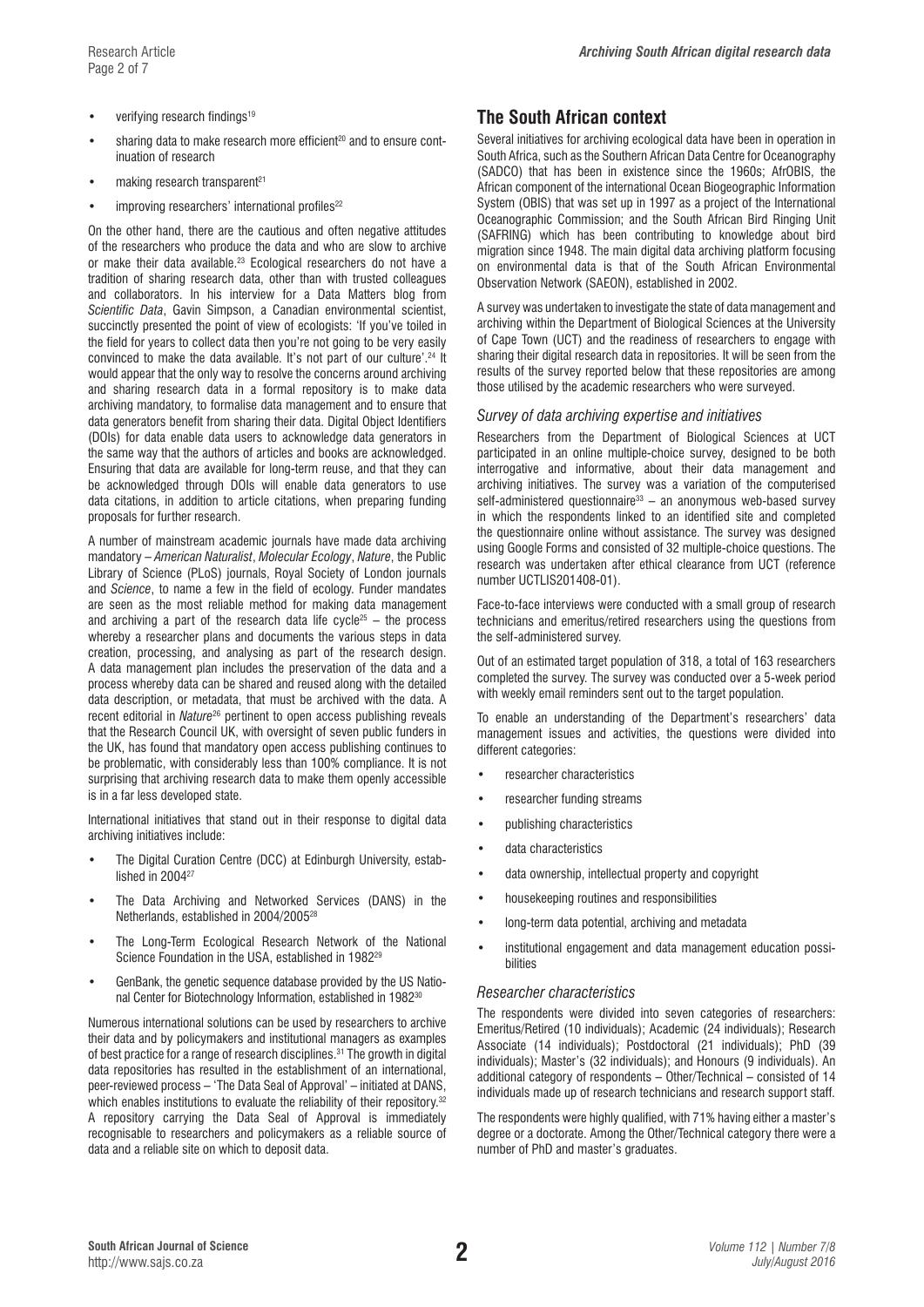#### *Researcher funding streams*

Biological research is generally expensive to fund, particularly marine and Antarctic research that require ocean-going vessels that are not available through the university. Such research requires international collaboration and involvement in government initiatives which are publicly funded programmes. The proportion of public funding of the respondents' research is high: 73% of research is at least partially funded through public funds (Table 1). Such funding renders researchers accountable to the public to make their research openly available and to ensure that their data are available for future research.

|                            | Percentage of public funding |          |                 |                |                |                |  |
|----------------------------|------------------------------|----------|-----------------|----------------|----------------|----------------|--|
| <b>Researcher category</b> | 100%                         | 75%      | 50%             | 25%            | $0\%$          | Don't know     |  |
| Emeritus/Retired           | 5                            | 1        | 3               | 1              | $\Omega$       | $\Omega$       |  |
| Academic                   | 14                           | 5        | 0               | 1              | $\overline{4}$ | $\Omega$       |  |
| Research Associate         | 4                            | 4        | $\mathbf{0}$    | $\overline{2}$ | 3              | 1              |  |
| Postdoctoral               | 15                           | 0        | 3               | $\Omega$       | 1              | 2              |  |
| <b>PhD</b>                 | 18                           | 6        | $6\overline{6}$ | $\mathbf{0}$   | 5              | $\overline{4}$ |  |
| <b>MSc</b>                 | 12                           | $\Omega$ | 3               | 1              | $\overline{7}$ | 9              |  |
| Honours                    | 3                            | $\Omega$ | 1               | $\overline{2}$ | $\overline{2}$ | 1              |  |
| Total                      | 71                           | 16       | 16              | 7              | 22             | 17             |  |

Table 1: Percentage of public funding of respondents' research

Information on co-funding through international collaboration was extracted by an examination of published research output during 2007, 2010 and 2014. This examination demonstrated that private and overseas co-funding matched public funding in 2007, and exceeded public funding in 2010 and 2014. The authors collaborating on one paper may have been co-funded by more than one party, resulting in more cofunding categories than total articles (Figure 1).

#### *Publishing characteristics*

Academic research findings were made available in the past through the publications of learned societies. When learned societies ceased their publications, the task of publishing findings was taken on by discipline-specific journals published by commercial or not-for-profit scholarly publishers. In both cases research was largely hidden from the general public.

The trend for researchers to make their publications openly accessible has grown because of funding and collaboration mandates and/or to ensure that the research receives the widest audience possible. During 2014, open-access articles amounted to 15% of the total published output of the Department of Biological Sciences (Figure 1). In order to comply with future public funding mandates, the percentage of articles – with accompanying underlying data – would be expected to at least match the percentage of public funding.

An investigation was undertaken into the publication output in scientific journals of researchers in the Department of Biological Sciences, in parallel with the survey, to establish how many articles were published with supplementary information – for example data, code, images or extended bibliographies – as a way of sharing other products relating to the published research. In 2007, only 6% of the published papers were accompanied by supplementary information. This percentage climbed to 14% in 2010 and jumped to 38% in 2014 (Figure 1).

#### *Data characteristics*

It was found that researchers in the Department of Biological Sciences have worked with a range of long-term data sets, ranging from over 10 years to over 50 years in extent. Past research has generated digital data in many different formats, which have been archived on various media such as zip drives and 8-, 5¼- or 3½-inch floppy disks. Many digital data sets were in proprietary formats such as Lotus, dBase, Quattro Pro and other Corel products, or early versions of Microsoft, creating problems for long-term data accessibility. Emeritus, retired and senior academics reported data lost because of incompatibility with contemporary computer hardware, operating systems or software programs.



*NRF, National Research Foundation; SI, supplementary information; OA, open access*

Figure 1: Number of articles by researchers in the Department of Biological Sciences funded through private and overseas funding compared to those funded through public funding.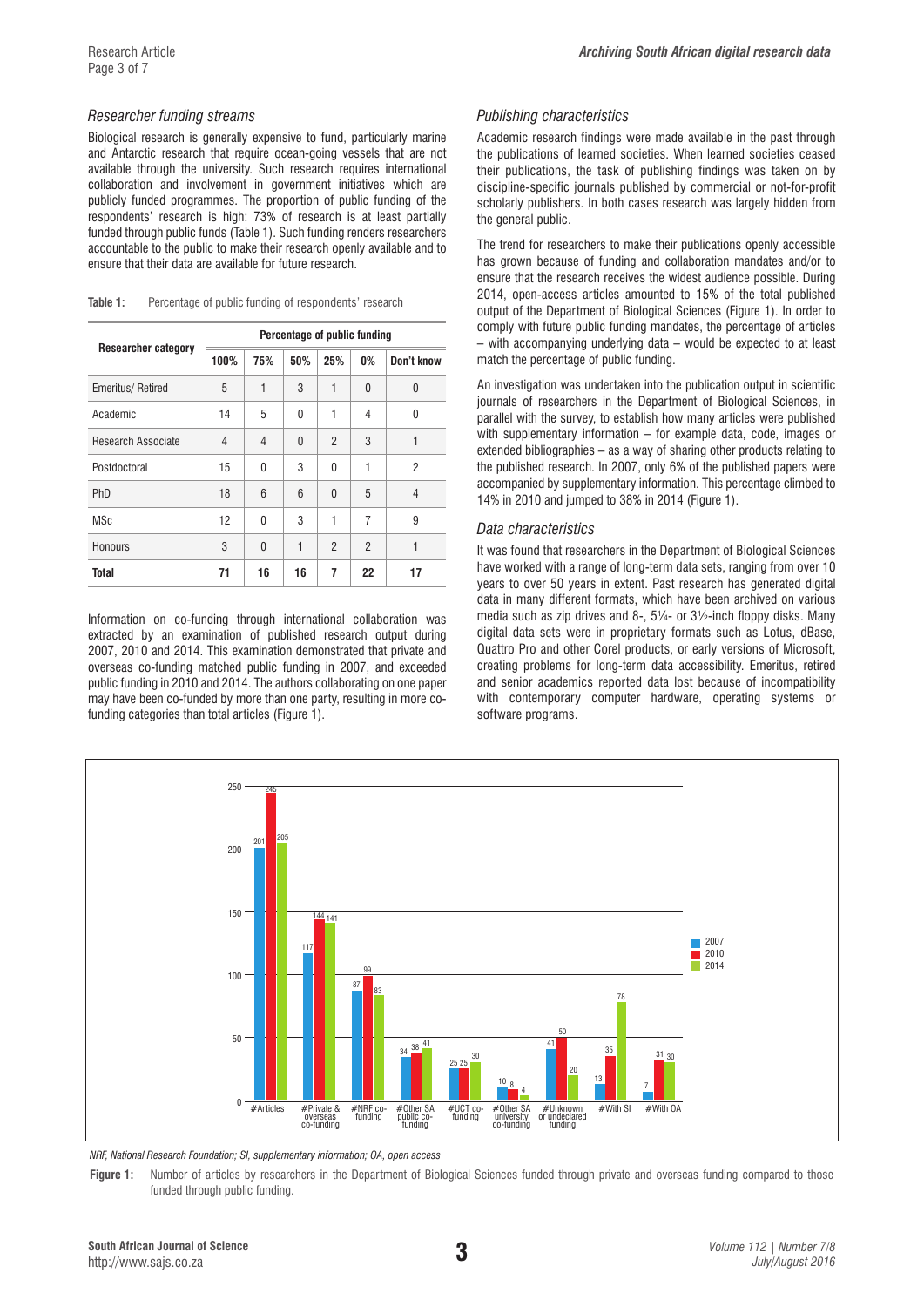Other researchers had retained field or experimental notebooks which contained their raw data in analogue format. The majority (91%) of digital data formats generated by younger researchers were spreadsheets (in XML or CSV format). Improved management of digital data would prevent obsolescence and loss of data from this cohort of researchers.

Data were reused and shared within a controlled group of collaborating researchers. Very few researchers allowed open use of the data sets under their control, with the exception of the researchers in the Animal Demography Unit of the Department of Biological Sciences who managed large sets of 'citizen science' data that carried an open data mandate. Analogue data sets also existed within the department, but were largely invisible through lack of description and archiving. Many past students' data sets accompanied dissertations and remained as appendices in analogue theses, also lacking indexing and description. A number of retired research staff reported that their data either had been thrown away  $(n=3)$  or had nowhere to go  $(n=5)$  because of a lack of interest among colleagues and the institution. Early digital data had also been lost through lack of institutional support, foresight and responsible management. Instances of old digital data still in existence but inaccessible on contemporary computer platforms were common among senior academics. At the time of the investigation, there were no institutional plans in place to rescue these digital data sets.

#### *Data ownership, intellectual property and copyright*

Data ownership was found to be a key inhibitor to data sharing. Opinion about ownership varied: does the funder, the institution, the research unit, the supervisor, or the student own the data? Or is the owner a combination of all these potential data owners?

Researchers' responses varied according to the category in which they were placed, with 'Researcher ownership' scoring the highest by 'Emeritus/Retired', 'Academic' and 'Postdoctoral' respondents; 'UCT ownership' was scored highest by the 'PhD' category; and 'Supervisor ownership' of data was scored highest by the 'MSc' category. The highest score allocated by both 'Research Associate' and 'Honours' categories was for the response 'Don't know'. Other data owners were reported as 'the organisation I work for', 'citizen science observers', 'South African government', and 'open data from a repository'. Overall responses to data ownership can be seen in Figure 2.



**Figure 2:** Percentage of respondents who attributed data ownership to each possible response.

When asked if their data should be made available for future research, 88% of researchers responded positively. But there were caveats to this response, which are reported in Table 2. The raw data revealed cascading requirements for making data available. For example, respondents were willing to share data only after publication and only if the data generator

was offered co-authorship, or, after publication and only on request so that the data generator could evaluate the researcher and project wishing to use the data. Being able to trust the person with whom data would be shared was an important consideration.

**Table 2:** Conditions for sharing research data as reported by respondents

| <b>Condition for sharing data</b>                 | % Respondents |
|---------------------------------------------------|---------------|
| Only after publication                            | 62            |
| Only on request so that I can discriminate        | 37            |
| Only if open access with acknowledgement          | 30            |
| Only if I am offered co-authorship                | 28            |
| Only to a trusted researcher                      | 25            |
| Only if my data sets have DOIs                    | 7             |
| Only if data sets have a Creative Commons licence | 3             |

The raw data demonstrated that the respondents who were prepared to share data through acknowledgement, inclusion of DOIs or through publishing under Creative Commons licences were those contributing to or utilising data sets such as 'citizen science' data that already had an open mandate.

In some cases, researchers indicated that there were copyright restrictions on the data they were using and that they were not permitted to share these data sets. In another case, a research group reported that their data had been misappropriated by another research group on campus, because no memorandum of understanding had been in place to specify agreed terms of data use.

Researchers were sharing data, but in the majority of cases this sharing was not through data repositories. Respondents to the survey could select multiple answers and reported sharing of data through the following methods:

- by email on request, 70%
- within published papers, 38%
- in the public domain, 17%
- through a collaborative initiative, 15%
- through a repository, 12%
- through the research unit's server, 3%

Until data ownership is resolved, through funding or collaborative agreements – and incentives such as the acknowledgement of data generators through the use of data DOIs are commonplace – data sharing will remain a contested issue.

## *Housekeeping routines and responsibilities*

The survey interrogated data management and preservation activities such as storage, back-up routines and data migration routines. Questions on responsibility for data storage revealed a range of perceptions (Table 3) that focused data responsibility on the research unit rather than institutional IT departments, the university library or repositories. At the time of the survey, the institution took no responsibility for research data, although researchers could avail themselves of storage space on an IT server at a cost. Departmental IT personnel interviewed for the investigation (included in the Other/Technical category) indicated that they would give advice to researchers for the storage of data but that they were not responsible for researchers' data. Researchers and research units took responsibility for their data, as this was considered to be the status quo.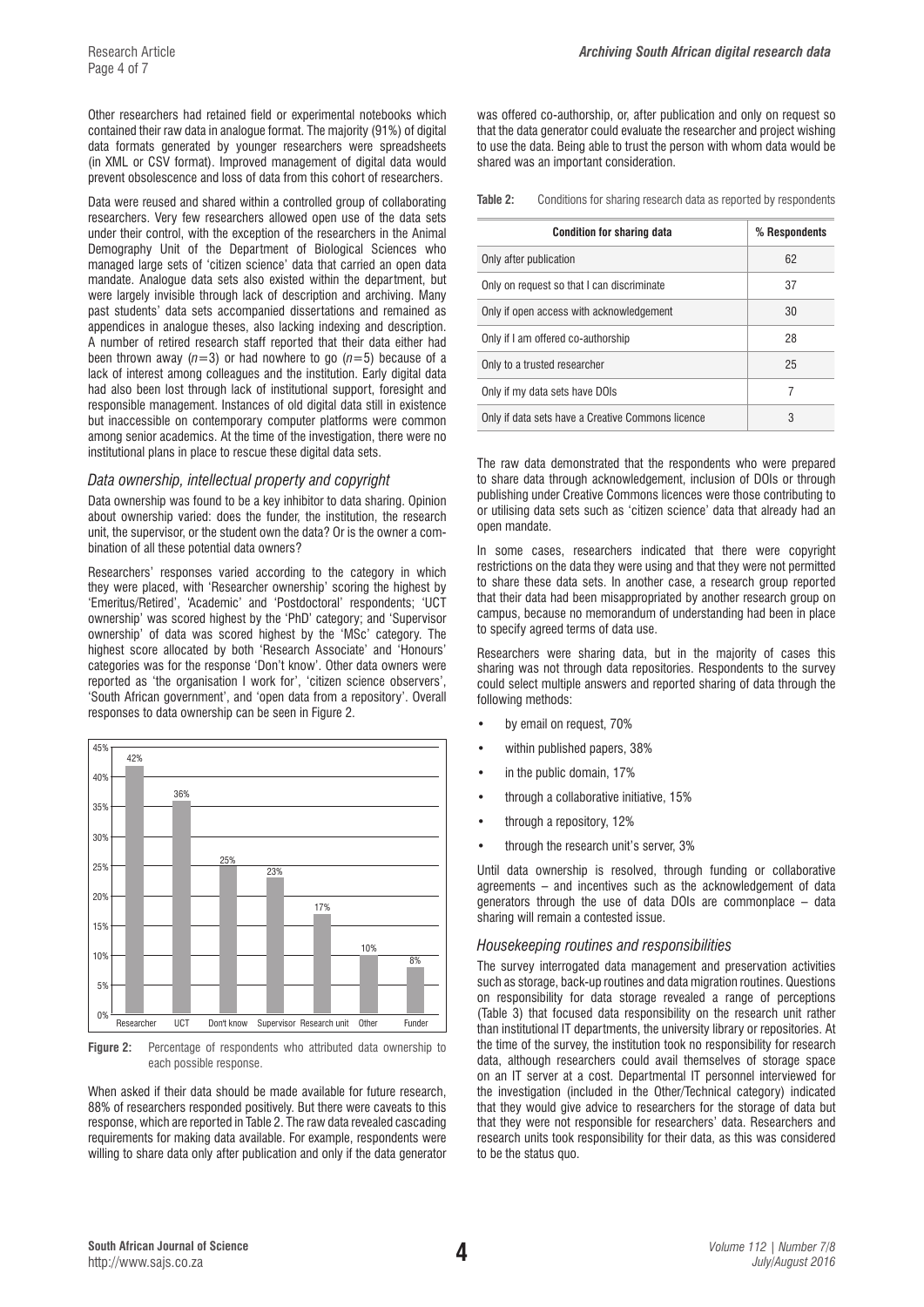| Table 3: |  |                                                | The number of respondents who attributed responsibility for |  |
|----------|--|------------------------------------------------|-------------------------------------------------------------|--|
|          |  | storage of data sets to each possible response |                                                             |  |

| Data storage location     | <b>Number of respondents</b> |
|---------------------------|------------------------------|
| Researcher/supervisor     | 95                           |
| Research unit             | 68                           |
| University library        | 37                           |
| National repository       | 33                           |
| Departmental IT personnel | 28                           |
| International repository  | 18                           |
| Don't know                | 13                           |
| University IT department  | 12                           |
| Other                     | 3                            |

Researchers were diligent about back-up routines. The type and location of data back-ups is of interest as it demonstrates changing trends in data storage (Table 4). CD/DVDs are falling out of fashion and cloud storage is becoming more popular, although some researchers expressed reservations about data privacy on cloud storage. There appeared to be no consensus at the time of the survey, although external hard drives were the favoured medium, and keeping a back-up at home was the favoured location. One cannot predict how research data will be stored and backed up in the future. But, the move to cloud storage as a more accessible format which does not require the researcher to purchase or carry around additional hardware appears to be gaining popularity. Institutional commitment to research data management through the provision of staging repositories for active research data could improve the security of research data.

| Table 4: | Percentage of respondents who back up data at each location |
|----------|-------------------------------------------------------------|
|----------|-------------------------------------------------------------|

| <b>Back-up location</b> | % Respondents  |
|-------------------------|----------------|
| Hard drive              | 83             |
| PC/laptop               | 55             |
| At home                 | 42             |
| Cloud storage           | 39             |
| Office                  | 26             |
| Flash drive             | 25             |
| Server                  | 15             |
| CD/DVD                  | $\overline{4}$ |
| Other                   | $\overline{4}$ |
| <b>UCT ICTS</b>         | 0.6            |

#### *Long-term data potential, archiving and metadata*

A range of data repositories was utilised by the researchers who were obliged to archive their data, either through collaborations, funding or publisher mandates, or through disciplinary mandates, such as for genome data. Repositories were also utilised by researchers to access data to use in their research. The repositories reportedly utilised by respondents are listed in Table 5.

**Table 5:** Repositories utilised by researchers in the Department of Biological Sciences

| <b>Repository</b>                       | % Respondents  |
|-----------------------------------------|----------------|
| GenBank                                 | 23             |
| <b>SAEON</b>                            | 17             |
| <b>UCT Libraries Digital Repository</b> | 9              |
| <b>GBIF/SANBIF</b>                      | 8              |
| Other <sup>+</sup>                      | 8              |
| <b>EMBL</b>                             | $\overline{4}$ |
| Dryad                                   | 3              |
| <b>JStor Global Plants</b>              | 3              |
| Movebank                                | 3              |
| AfrObis/Obis                            | $\overline{2}$ |
| <b>SADCO</b>                            | $\overline{2}$ |

*† Other repositories mentioned were a suite of Animal Demography Unit (UCT) databases, SANBI data archives, The British Library Sound Archive, and those of The National Marine Linefish System, The BirdLife Seabird Tracking Database, UvA-BiTS (University of Amsterdam Bird Tracking System) and Iziko Museum.*

It was found that only 12% of the respondents had used a repository as a means of sharing data, although responses shown in Table 3 indicated that a higher percentage considered a repository to be the appropriate place for responsible data archiving. This apparent contradiction is understandable as routine data archiving in repositories was unknown to many researchers.

| Table 6: |  | Types of metadata considered important to describe research |  |  |
|----------|--|-------------------------------------------------------------|--|--|
|          |  | data as reported by respondents                             |  |  |

| Metadata field                           | <b>Number of respondents</b> |
|------------------------------------------|------------------------------|
| Name of creator/ research unit's name    | 91                           |
| Title of the data set                    | 90                           |
| Geographical coordinates                 | 87                           |
| Description of the data set              | 86                           |
| Contact details of creator/research unit | 78                           |
| Date of data creation                    | 78                           |
| Collection methods                       | 78                           |
| Taxonomic names                          | 68                           |
| Beginning and end dates of project       | 57                           |
| Equipment used to gather data            | 57                           |
| Data format/s                            | 54                           |
| Keywords                                 | 45                           |
| Names of funders                         | 38                           |
| Copyright provisions                     | 37                           |
| Title of umbrella project                | 31                           |
| Contact details of umbrella project      | 14                           |
| Don't assign metadata                    | 14                           |
| Contact details of funders               | 9                            |
| Don't know                               | 7                            |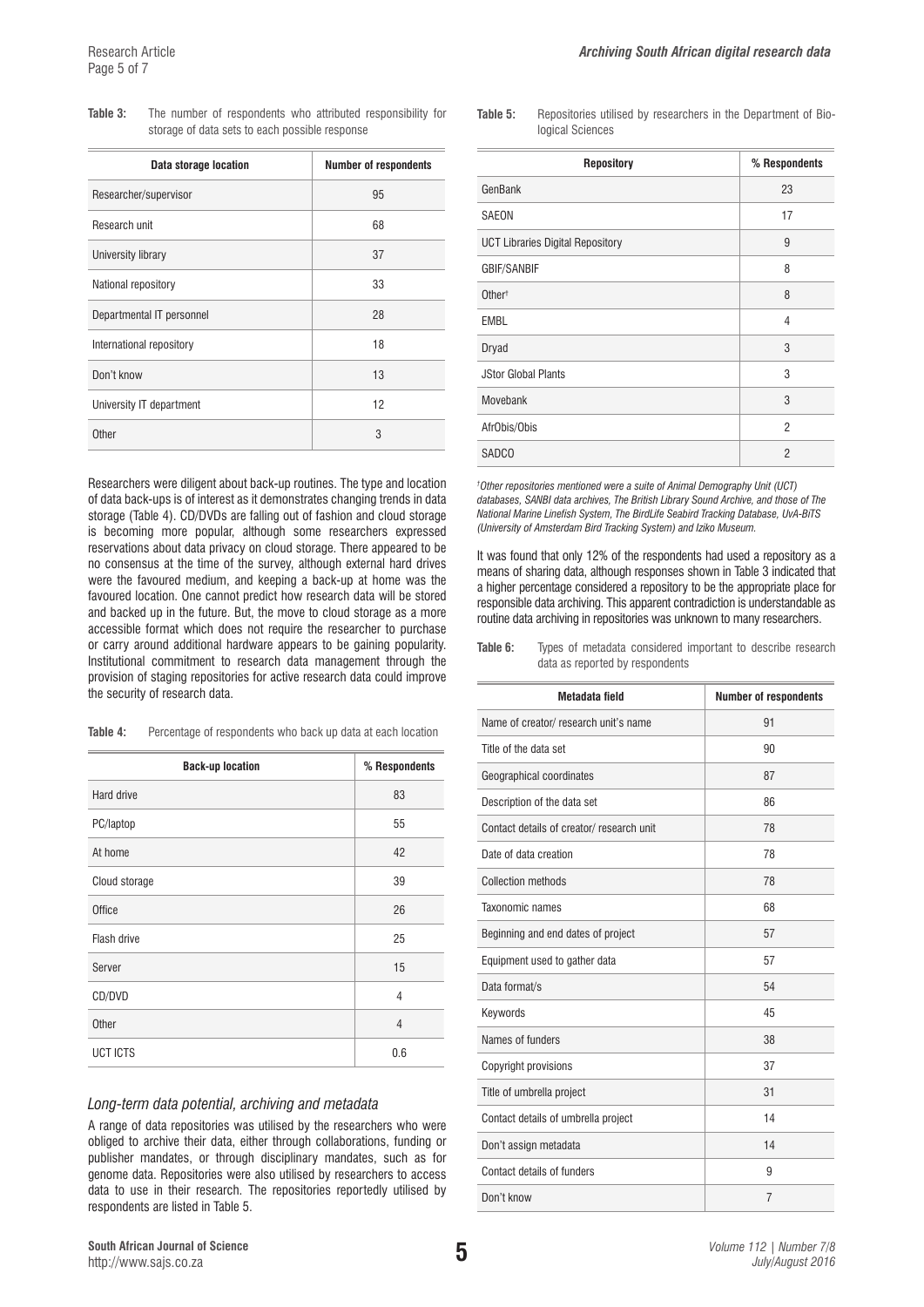As metadata are a fundamental component of data sharing, the survey was devised to include a question for which there was a range of mandatory metadata fields as possible answers; respondents could select multiple answers. The possible answers and percentage of respondents who gave each answer are shown in Table 6.

The question that elicited the responses in Table 6 was also intended to sensitise researchers to metadata fields that could be used to describe their research, as the assignment of metadata was a new concept for many researchers at the time. Maintaining detailed descriptions about their data through the use of metadata did not appear to be a routine activity and a number of researchers indicated that they did not assign metadata. The fields shown in Table 6 represent those required by the Ecological Metadata Language (EML) standard.

Researchers were asked what they thought was the purpose of data curation (Table 7). Migrating data into formats that could be used by current software and operating systems received the lowest response. This was a neglected aspect of data management among senior academics that had resulted in data obsolescence instead of data remaining viable for long-term research.

**Table 7:** Purposes of data curation as reported by respondents

| <b>Purpose of data curation</b>                            | % Respondents |
|------------------------------------------------------------|---------------|
| Storing data for access and use                            | 83            |
| Ensuring that data are secure and backed up and available  | 79            |
| Making sure data are available for future use              | 77            |
| Maintaining research data in the long term to enable reuse | 68            |
| Ensuring that data are organised and indexed               | 54            |
| Migrating data to new platforms/software                   | 35            |

In order to build up long-term data sets for long-term ecological research such as land-use or climate change, data management will need to become an integrated part of the research life cycle.

#### *Institutional engagement and data management education possibilities*

The survey contained three questions posed in order to gauge the appetite of researchers for data management education. The questions and percentage responses can be seen in Table 8.

**Table 8:** Potential for data management education as indicated by researchers in the Department of Biological Sciences

| Question                                                             | Answer |     |                                                      |  |  |
|----------------------------------------------------------------------|--------|-----|------------------------------------------------------|--|--|
|                                                                      | Yes    | No  | <b>Other</b>                                         |  |  |
| Would you attend<br>a workshop to<br>discuss metadata<br>qeneration? | 50%    | 40% | Metadata are not applicable (10%)                    |  |  |
| Would you attend<br>a workshop to<br>discuss data<br>management?     | 58%    | 28% | Would prefer an online resource (14%)                |  |  |
| Do you require<br>data management<br>assistance?                     | 51%    | 45% | Hire students to assist with data<br>management (4%) |  |  |

Various aspects of data management, such as information about metadata languages and standards, are an opportunity for librarians to develop online resources in support of data-generating disciplines. Tools such as LibGuides<sup>34</sup> are ideally suited for providing such online support for researchers. Although some data generators were using students to assist in data management, 51% of the respondents said that they 'would like more information about managing data efficiently'.

For UCT libraries to give appropriate support to researchers, librarians with specialised backgrounds or experience and the ability to interact with researchers would be required. Much of the advice needed at undergraduate and postgraduate levels is generic, such as file naming conventions, data back-up habits, keeping records of the what, how, when, where and why data were gathered (metadata), and types of metadata protocols required for archiving specific data types. The UCT libraries also have a role to play in directing researchers to other divisions on campus where information on topics – such as research funding, ethics support, IP support and temporary data storage – can be found.

During 2014 an eResearch Centre was established at UCT<sup>35</sup> which initiated a number of activities such as workshops and conferences to support research data generators. Collaborators in this initiative were UCT libraries, UCT ICTS (Information and Communication Technology Services) and the UCT Research Office who were in the process of developing a research data management policy for the university. The UCT libraries established a web presence for research data management (RDM) to advertise 'resources and training on research data management'36.

Institutional managers have a role to play in ensuring that data management and curation are accounted for in research budgets. Whereas 88% of respondents indicated that their research should be made available for future research, only 18% budgeted for data management and data curation and only 26% had a data preservation plan.

#### **Conclusion**

The survey demonstrated that, even within the Department of Biological Sciences, research was varied and data collection and interpretation required a range of specialist skills, equipment and tools. Any discussion of metadata should include the standards and metadata languages appropriate for all types of research data in order for researchers to successfully describe their data for long-term preservation. The link between metadata and sharing has to be made in order for researchers to see the importance of comprehensive data descriptions, as without metadata, their data have no long-term value.

There had been no systematic interventions at UCT for supporting researchers with data management or data storage facilities, and an ad-hoc situation with varying success in the preservation of research data had been the status quo. Research data archiving for long-term preservation requires secure funding streams as well as training in RDM. Assistance with the development of RDM plans, soon to be required by South African research funders, is one of the ways in which the institution can assist researchers to apportion funding for data preservation.

Systematic RDM and archiving will only come about when proposed policies have been established in consultation with researchers. RDM education of the new cohort of researchers is a prerequisite for establishing systematic data archiving, and initiatives should be introduced at senior undergraduate level. Because RDM is a relatively new concept to South African researchers, support should also be offered to senior- and mid-level academic researchers so that they are sufficiently informed to ensure that student data are properly managed and archived. New research projects should include a data archiving and sharing plan as part of the overall project plan.

At the time of the survey, there was no strategy in place for the management or archiving of pre-digital or early digital research data, and some of these data were still in the hands of the retired and emeritus staff of the Department of Biological Sciences who were interviewed. Ensuring that long-term data sets are preserved is urgent and important, as it is not possible to recreate long-term ecological data because the impacts of human population expansion and resource usage change ecological systems over time.